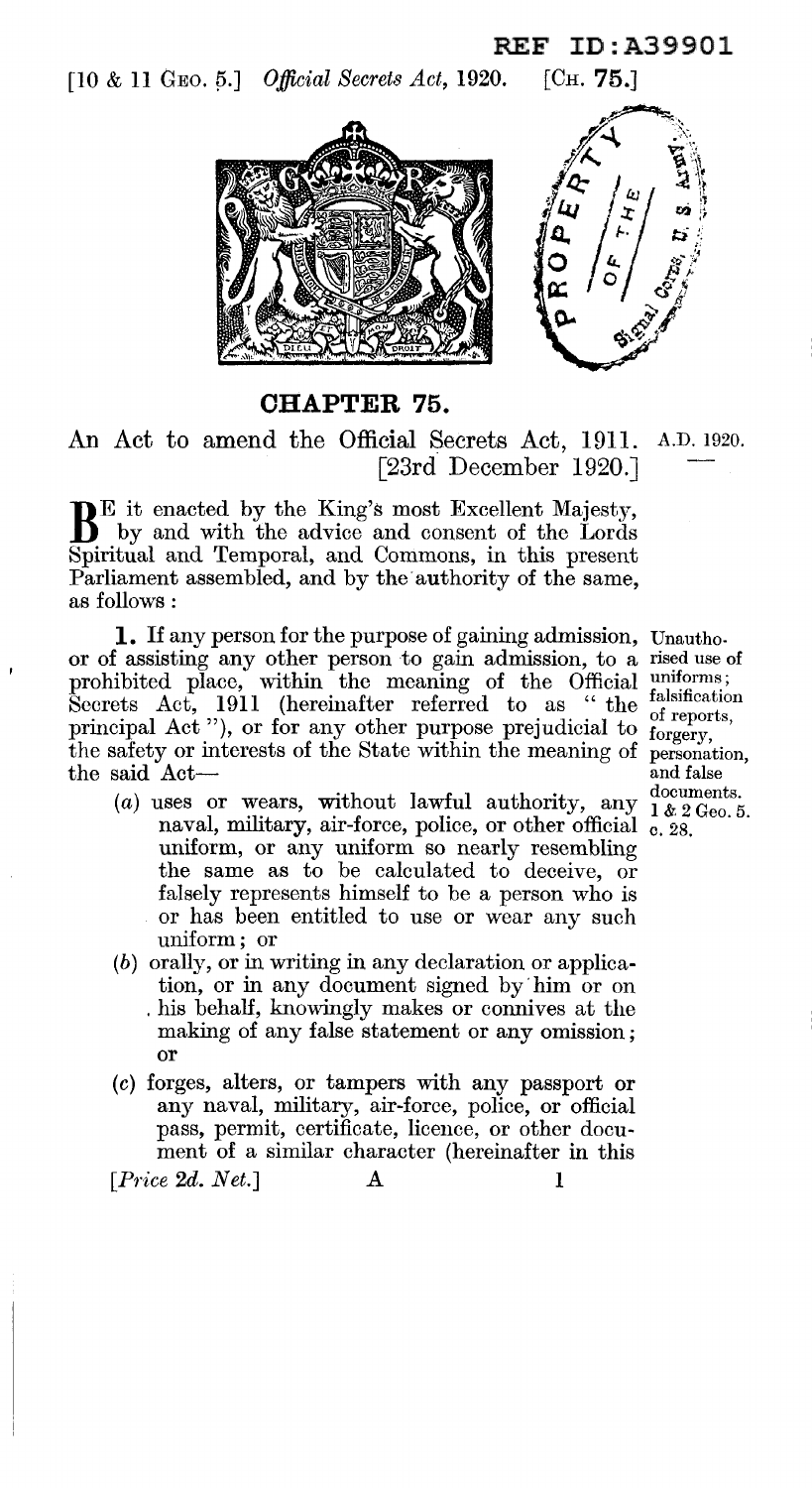#### $[CH. 75.]$ *Official Secrets Act,* 1920. [10 & 11 GEO. 5.]

A.D. 1920. section referred to as an official document), or uses or has in his possession any such forged, altered, or irregular official document; or

- (d) personates, or falsely represents himself to be a person holding, or in the employment of a person holding office under His Majesty, or to be or not to be a person to whom an official document or secret official code word or pass word has been duly issued or communicated, or with intent to obtain an official document, secret official code word or pass word, whether for himself or any other person, knowingly makes any false statement; or
- ( e) uses, or has in his possession or under his control, without the authority of the Government Department or the authority concerned, any die, seal, or stamp of or belonging to, or used, made or provided by any Government Department, or by any diplomatic, naval, military, or air-force authority appointed by or acting under the authority of His Majesty, or any die, seal or stamp so nearly resembling any such die, seal or stamp as to be calculated to deceive, or counterfeits any such die, seal or stamp, or uses, or has in his possession, or under his control, any such counterfeited die, seal or stamp;

he shall be guilty of a misdemeanour.

 $(2)$  If any person-

- (a) retains for any purpose prejudicial to the safety or interests of the State any official document, whether or not completed or issued for use, when he has no right to retain it, or when it is contrary to his duty to retain it, or fails to comply with any directions issued by any Government Department or any person authorised by such department with regard to the return or disposal thereof ; or
- $(b)$  allows any other person to have possession of any official document issued for his use alone, or communicates any secret· official code word or pass word so issued, or, without lawful authority or excuse, has in his possession any official document or secret official code word 2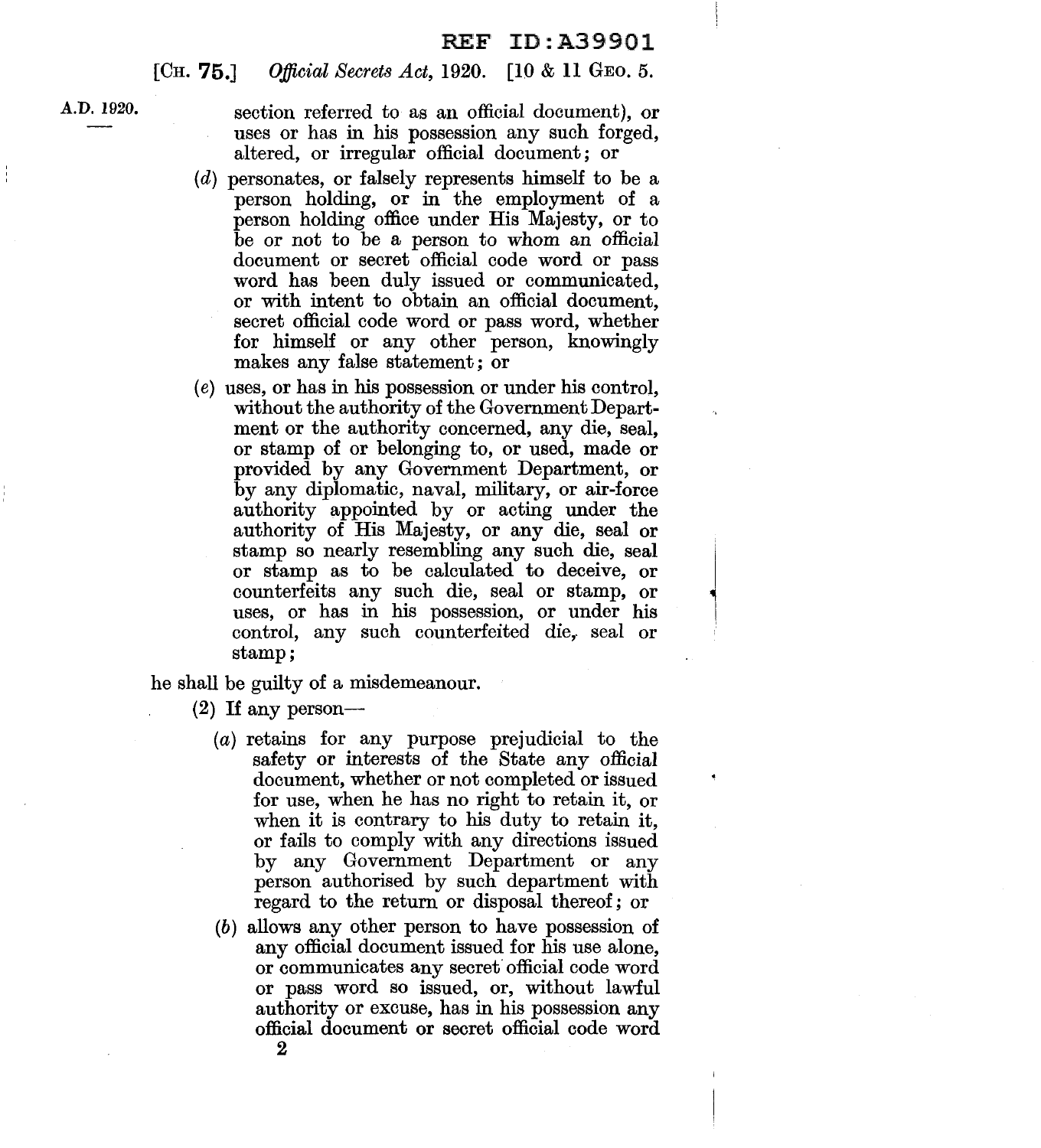[IO & **11** GEO. 5.] *Official Secrets Act,* 1920. [CH. **75.]** 

or pass word issued for the use of some person A.D. 1920. other than himself, or on obtaining possession of any official document by finding or otherwise, neglects or fails to restore it to the person or authority by whom or for whose use it was issued, or to a police constable; or

(c) without lawful authority or excuse, manufactures or sells, or has in his possession for sale any such die, seal or stamp as aforesaid;

he shall be guilty of a misdemeanour.

( 3) In the case of any prosecution under this section involving the proof of a purpose prejudicial to the safety or interests of the State, subsection (2) of section one of the principal Act shall apply in like manner as it applies to prosecutions under that section.

2.-(1) In any proceedings against a person for an Communicaoffence under section one of the principal Act, the fact tions with that he has been in communication with, or attempted foreign to communicate with, a foreign agent, whether within or evidence of experts to be without the United Kingdom, shall be evidence that he commission has, for a purpose prejudicial to the safety or interests of of certain the State, obtained or attempted to obtain information offences. which is calculated to be or might be or is intended to be directly or indirectly useful to an enemy.

(2) For the purpose of this section, but without prejudice to the generality of the foregoing provision-

 $(a)$  A person shall, unless he proves the contrary, be deemed to have been in communication with a foreign agent if-

> (i) He has, either within or without the United Kingdom, visited the address of a foreign agent or consorted or associated with a foreign agent ; or

> (ii) Either, within or without the United Kingdom, the name or address of, or any other information regarding a foreign agent has been found in his possession, or has been supplied by him to any other person, or has been obtained by him from any other person :

(b) The expression " foreign agent " includes any person who is or has been or is reasonably suspected of being or having been employed by a foreign power either directly or indirectly for 3  $4416 - 8(8511 - 2)$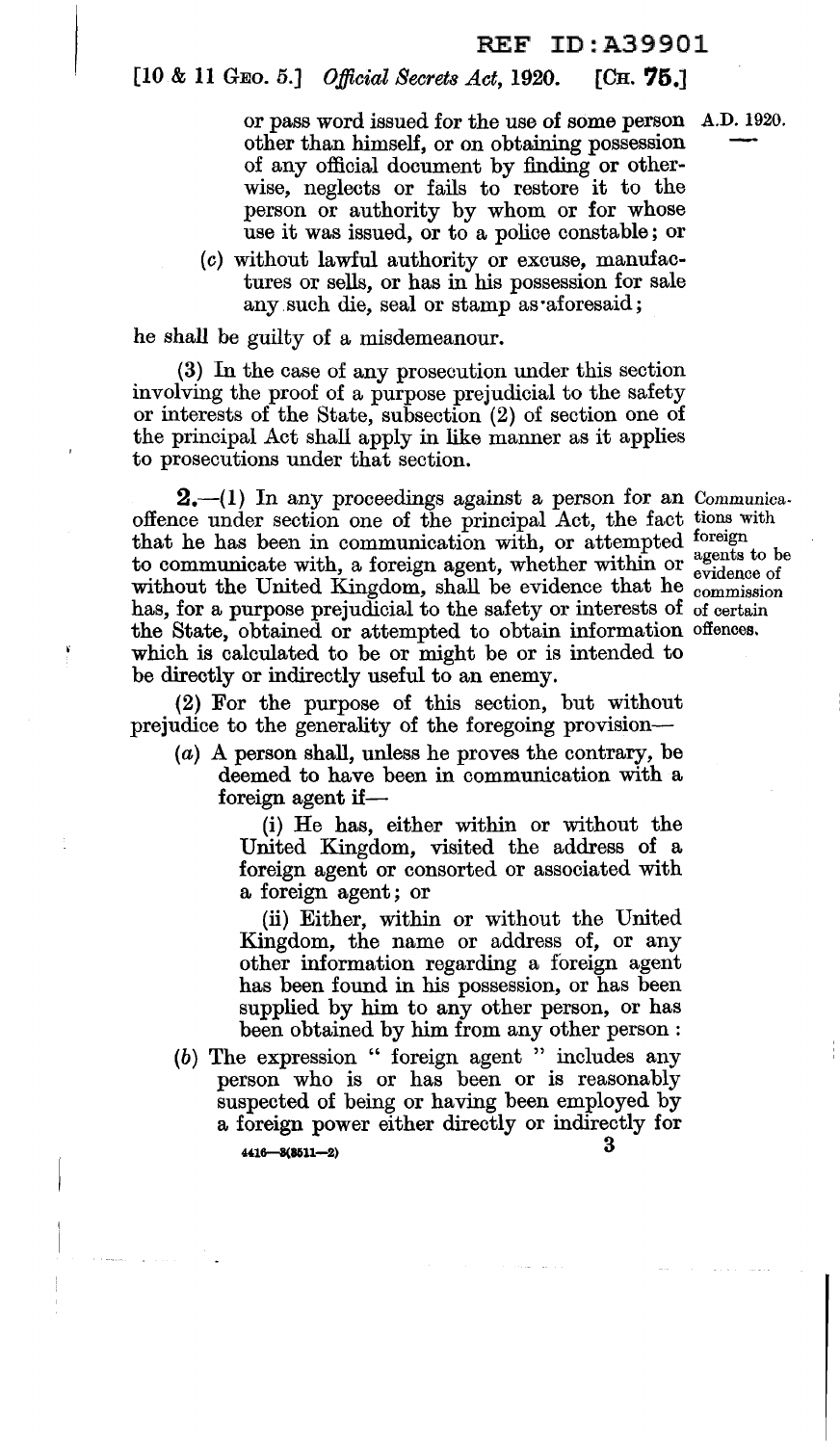#### $[CH. 75.]$ *Official Secrets Act,* 1920. [10 & 11 GEO. 5.]

A.D. 1020.

the purpose of committing an act, either within or without the United Kingdom, prejudicial to the safety or interests of the State, or who has or is reasonably suspected of having, either within or without the United Kingdom, committed, or attempted to commit, such an act in the interests of a foreign power:

(c) Any address, whether within or without the United Kingdom, reasonably suspected of being an address used for the receipt ofcommunications intended for a foreign agent, or any address at which a foreign agent resides, or to which he resorts for the purpose of giving or receiving communications, or at which he carries on any business, shall be deemed to be the address of a foreign agent, and communications addressed to such an address to be communications with a foreign agent.

Power to require the production of telegrams.

Interfering **3.** No person in the vicinity of any prohibited place with officers shall obstruct, knowingly mislead or otherwise interfere of the police  $\ldots$  in property of the police  $\ldots$ of the police with or impede, the chief officer or a superintendent or of His other officer of police, or any member of His Majesty's Majesty's forces engaged on guard, sentry, patrol, or other similar<br>forces. That in relation to the probibited place and if any duty in relation to the prohibited place, and, if any person acts in contravention of, or fails to comply with, this provision, he shall be guilty of a misdemeanour.

 $4$ .-(1) Where it appears to a Secretary of State that such a course is expedient in the public interest, he may, by warrant under his hand, require any person who owns or controls any telegraphic cable or wire, or any apparatus for wireless telegraphy, used for the sending or receipt of telegrams to or from any place out of the United Kingdom, to produce to him, or to any person named in the warrant, the originals and transcripts, either of all telegrams, or of telegrams of any specified class or description, or of telegrams sent from or addressed to any specified person or place, sent or received to or from any place out of the United Kingdom by means of any such cable, wire, or apparatus, and all other papers relating to any such telegram as aforesaid.

(2) Any person who, on being required to produce any such original or transcript or paper as aforesaid, refuses or neglects to do so shall be guilty of an offence under this Act, and shall, for each offence, be liable on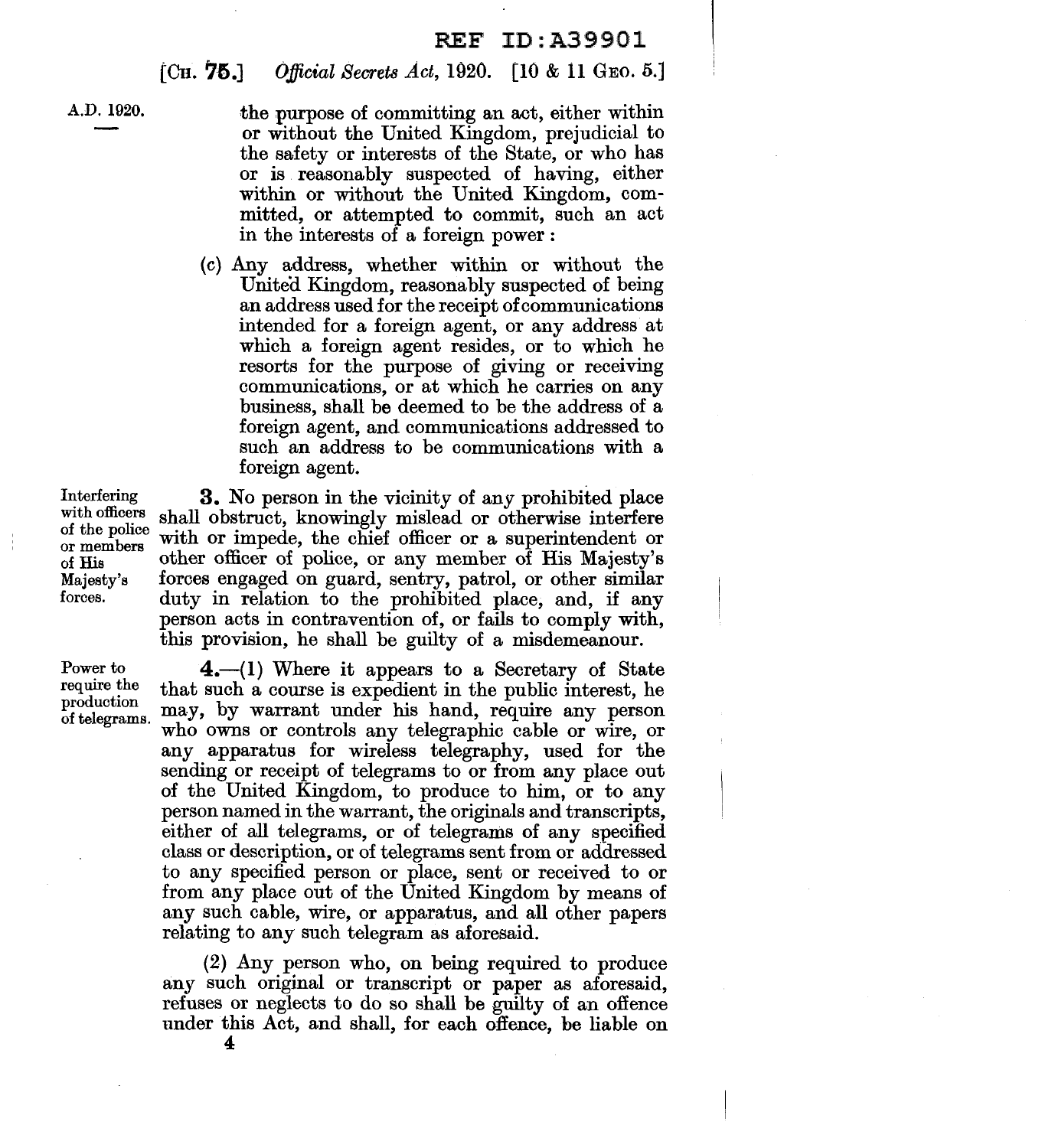# [10 & 11 GEO. 5.] *Official Secrets Act*, 1920. [CH. **75.**]

conviction under the Summary Jurisdiction Acts to A.D. 1920. imprisonment with or without hard labour for a term not exceeding three months, or to a fine not exceeding fifty pounds, or to both such imprisonment and fine.

(3) In this section the expression "telegram" shall have the same meaning as in the Telegraph Act, 1869, 32 & 33 Vict. and the expression " wireless telegraphy" shall have the  $c. 73$ . same meaning as in the Wireless Telegraphy Act, 1904.  $^{4}_{0.24}$ 

 $5.$ -(1) Every person who carries on, whether alone Registration or in conjunction with any other business, the business and regulaof receiving for reward letters, telegrams, or other postal tion of perpackets for delivery or forwarding to the persons for  $~^{\text{sons}}_{\text{ing on the}}$ whom they are intended, shall as soon as may be send business of to the chief officer of police for the district, for registration receiving by him, notice of the fact together with the address or postal addresses where the business is carried on, and the chief packets. officer of police shall keep a ·register of the names and addresses of such persons, and shall, if required by any person who sends such a notice, furnish him on payment of a fee of one shilling with a certificate of registration, and every person so registered shall from time to time furnish to the chief officer of police notice of any change of address or new address at which the business is carried on, and such other information as may be necessary for maintaining the correctness of the particulars entered in the register.

(2) Every person who carries on such a business as aforesaid shall cause to be entered in a book kept for the purpose the following particulars-

- (a) the name and address of every person for whom any postal packet is received, or who has requested that postal packets received may be delivered or forwarded to him;
- (b) any instructions that may have been received as to the delivery or forwarding of postal packets;
- $(c)$  in the case of every postal packet received, the place from which the postal packet comes, and the date of posting (as shown by the post-mark) and the date of receipt, and the name and address of the sender if shown on the outside of the packet, and, in the case of a registered packet, the date and office of registration and the number of the registered packet;

5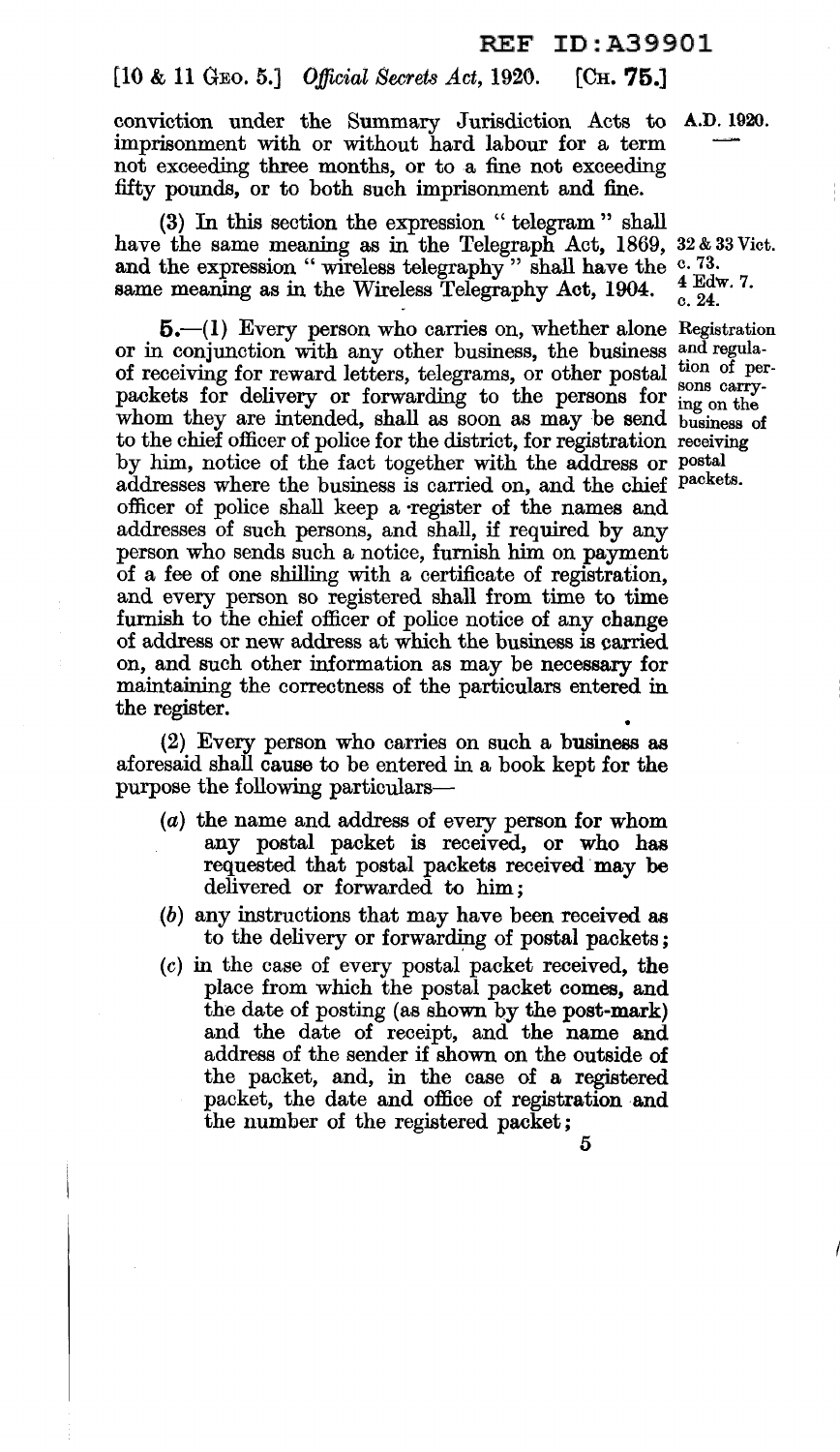$\sqrt{2}$ 

[CH. **75.]** *Official Secrets Act*, 1920. [10 & 11 GEO. 5.]

A.D. l920.

- $(d)$  in the case of every postal packet delivered, the date of delivery and the name and address of the person to whom it is delivered;
- ( e) in the case of every postal packet forwarded, the name and address to which and the date on which it is forwarded;

and shall not deliver a letter to any person until that person has signed a receipt for the same in such book as aforesaid, nor, if that person is not the person to whom the postal packet is addressed, unless there is left with him instructions signed by the last-mentioned person as to the delivery thereof, and shall not forward any postal packet to another address unless there is left with him written instructions to that effect signed by the addressee.

(3) The books so kept and all postal packets received by a person carrying on any such business, and any instruction as to the delivery or forwarding of postal packets received by any such person, shall be kept at all reasonable times open to inspection by any police constable.

(4) If any person contravenes or fails to comply with any of the provisions of this section, or furnishes any false information or makes any false entry, he shall be guilty of an offence under this Act, and shall, for each offence, be liable on conviction under the Summary Jurisdiction Acts to imprisonment with or without hard labour for a term not exceeding one month, or to a fine not exceeding ten pounds, or to both such imprisonment and fine.

(5) Nothing in this section shall apply to postal packets addressed to any office where any newspaper or periodical is published, being postal packets in reply to advertisements appearing in such newspaper or periodical.

( 6) Nothing in this section shall be construed as rendering legal anything which would be in contravention of the exclusive privilege of the Postmaster General under the Post Office Acts; 1908 to 1920, or the Telegraph Acts, 1863 to 1920.

Duty of giving information as to commission of offences.

6. It shall be the duty of every person to give on demand to a chief officer of police, or to a superintendent or other officer of police not below the rank of inspector appointed by a chief officer for the purpose, or to any member of His Majesty's forces engaged on guard, sentry, patrol, or other similar duty, any information in 6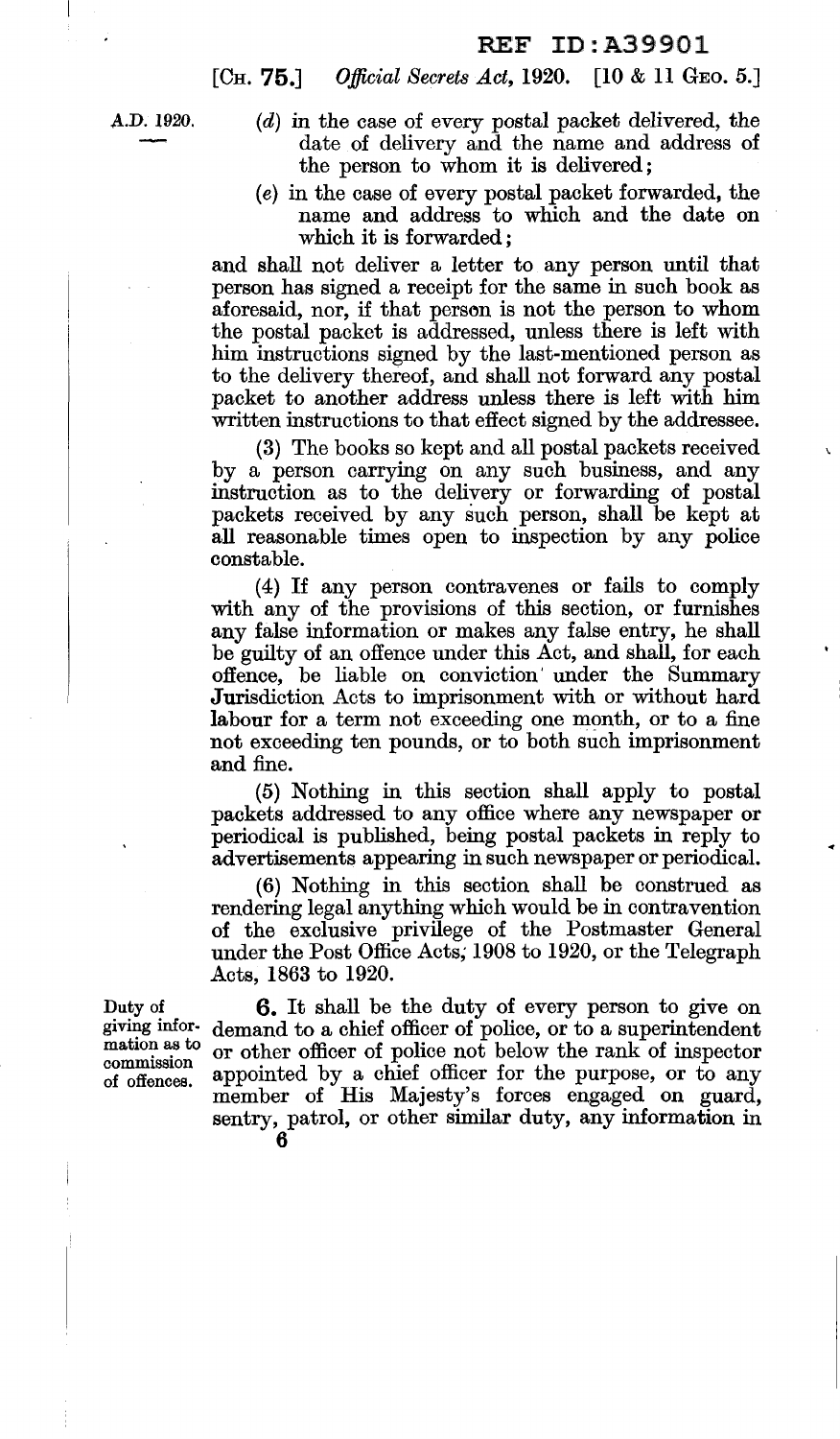# [10 & 11 GEo. 5.] *Official Secret8 Act,* 1920. [CH. **75.]**

his power relating to an offence or suspected offence A.D. 1920. under the principal Act or this Act, and, if so required, and upon tender of his reasonable expenses, to attend at such reasonable time and place as may be specified for the purpose of furnishing such information, and, if any person fails to give any such information or to attend as aforesaid, he shall be guilty of a misdemeanour.

**7.** Any person who attempts to commit any offence Attempts, under the principal Act or this Act, or solicits or incites incitements, or endeavours to persuade another person to commit an &c. offence, or aids or abets and does any act preparatory to the commission of an offence under the principal Act or this Act, shall be guilty of a felony or a misdemeanour or a summary offence according as the offence in question is a felony, a misdemeanour or a summary offence, and on conviction shall be liable to the same punishment, and to be proceeded against in the same manner, as if he had committed the offence.

 $\overline{a}$ 

 $8-(1)$  Any person who is guilty of a felony under Provisions the principal Act or this Act shall be liable to penal as to trial servitude for a term of not less than three years and not and punishexceeding fourteen years. Then  $\alpha$  is the context.

(2) Any person who is guilty of a misdemeanour under the principal Act or this Act shall be liable on conviction on indictment to imprisonment, with or without hard labour, for a term not exceeding two years, or, on conviction under the Summary Jurisdiction Acts, to imprisonment, with or without hard labour, for a term not exceeding three months or to a fine not exceeding fifty pounds, or both such imprisonment and fine:

Provided that no misdemeanour under the principal Act or this Act shall be dealt with summarily except with the consent of the Attorney -General.

(3) For the purposes of the trial of a person for an offence under the principal Act or this Act, the offence shall be deemed to have been committed either at the place in which the same actually was committed, or at any place in the United Kingdom in which the offender may be found.

(4) In addition and without prejudice to any powers which a court may possess to order the exclusion of the public from any proceedings if, in the course of proceedings before a court against any person for an offence **7**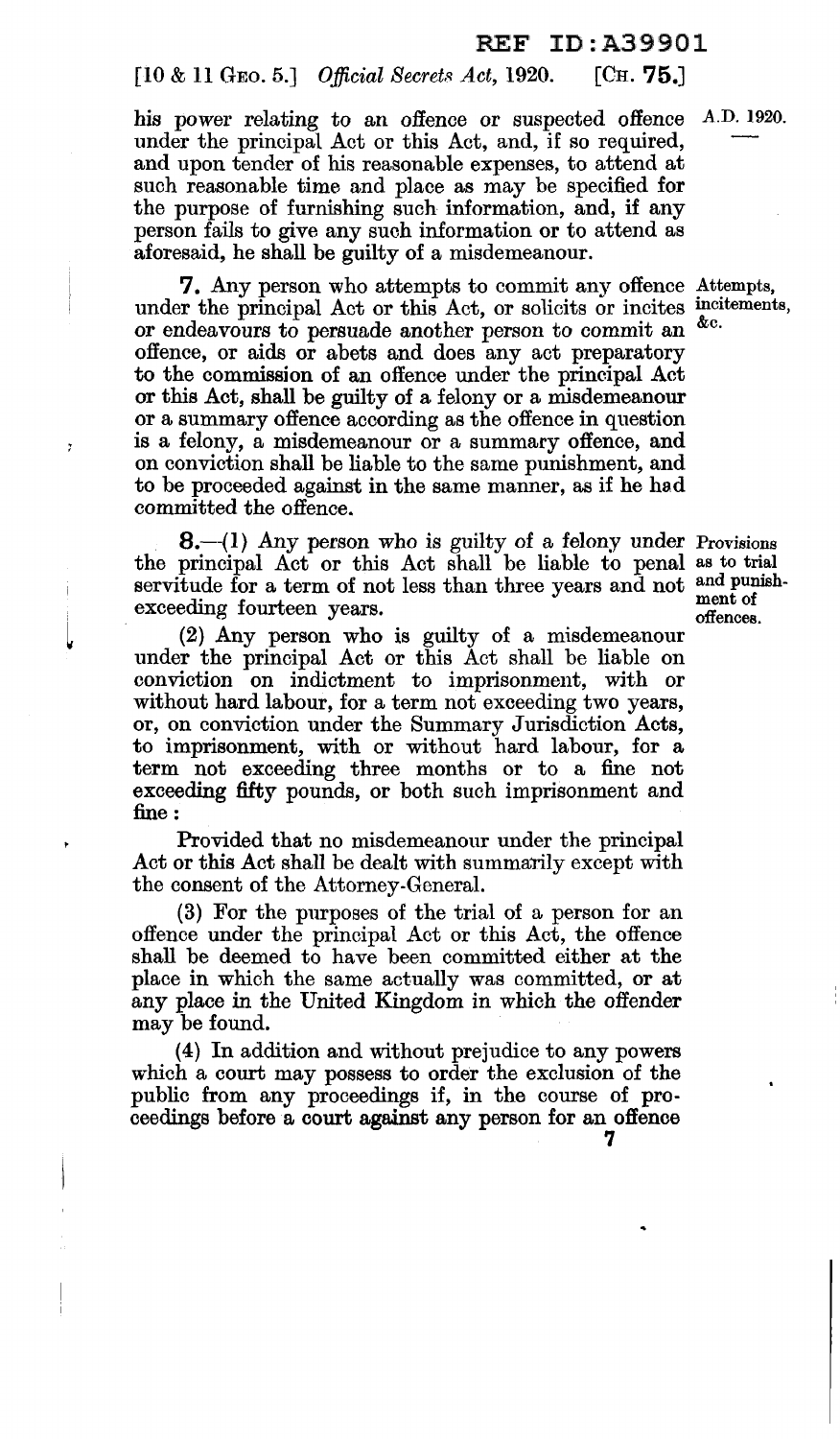### $[CH. 75.]$ *Official Secrets Act,* 1920. [10 & 11 GEO. 5.]

A.D. 1920. under the principal Act or this Act or the proceedings on appeal, or in the course of the trial of a person for felony or misdemeanour under the principal Act or this Act, application is made by the prosecution, on the ground that the publication of any evidence to be given or of any statement to be made in the course of the proceedings would be prejudicial to the national safety, that all or any portion of the public shall be excluded during any part of the hearing, the court may make an order to that effect, but the passing of sentence shall in any case take place in public.

> (5) Where the person guilty of an offence under the principal Act or this Act is a company or corporation, every director and officer of the company or co1 poration shall be guilty of the like offence unless he proves that the act or omission constituting the offence took place without his knowledge or consent.

9. The principal Act shall have effect as though-

(1) After paragraph (a) of subsection (1) of section two the following paragraph were inserted:

> "  $(aa)$  Uses the information in his possession for the benefit of any foreign power or in any other manner prejudicial to the safety or interests of the State; "

,,

 $\mathbf{r}$ 

and after the said subsection  $(1)$  the following subsection were inserted :

" (1A) If any person having in his possession or control any sketch, plan, model, article, note, document, or information which relates to munitions of war, communicates it directly or indirectly to any foreign power, or in any other manner prejudicial to the safety or interests of the State, that person shall be guilty of a misdemeanour; " and

(2) In section twelve, after the definition of the following definition were inserted:

> "The expression 'munitions of war' includes the whole or any part of any ship, submarine, aircraft, tank or similar engine, arms and ammunition, torpedo, or 8

Amendments of principal Act in relation to munitions of war.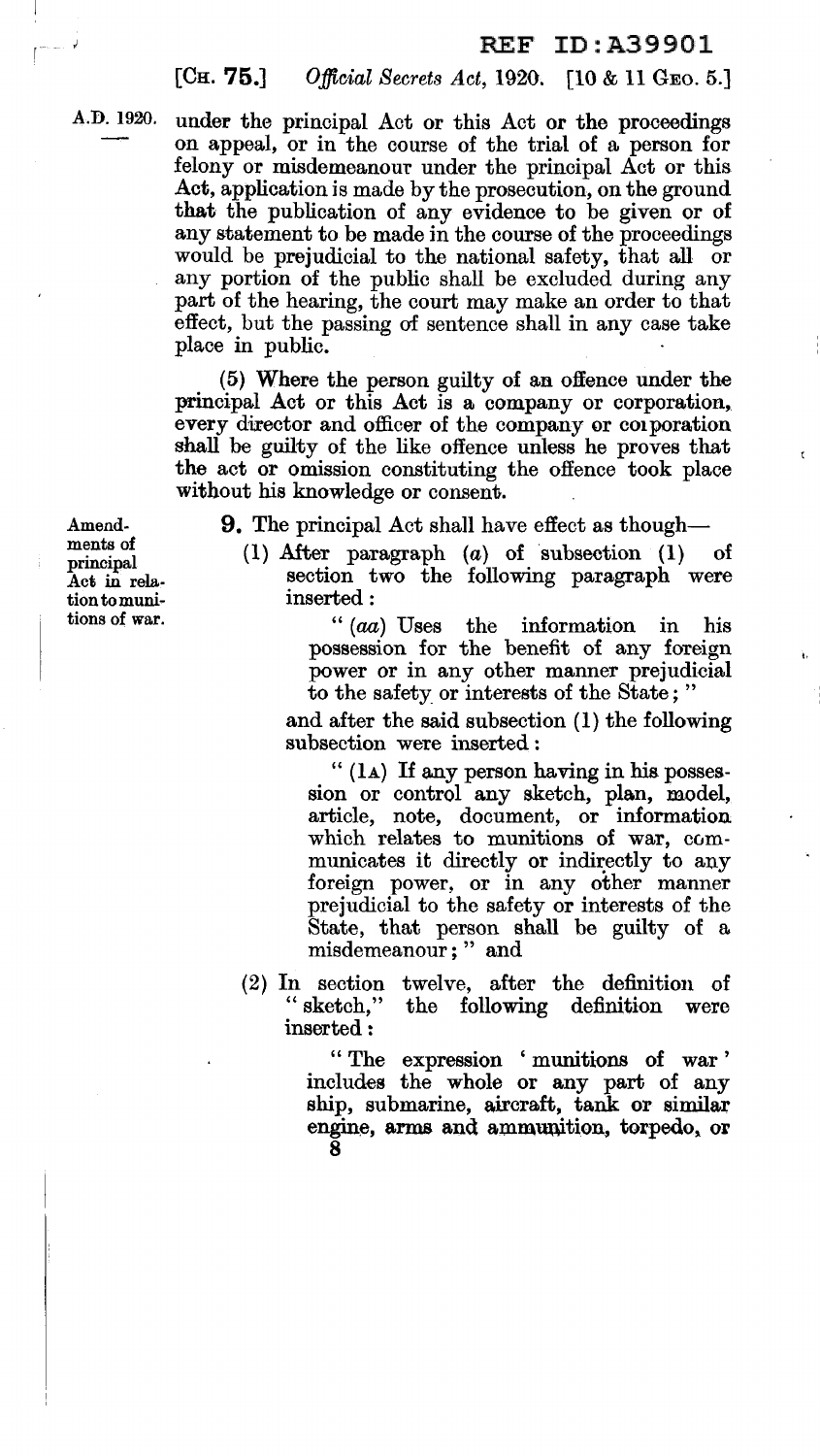[10 & 11 GEO. 5.] *Official Secrets Act*, 1920. [CH. **75.**]

mine, intended or adapted for use in war, A.D. 1920. and any other article, material, or device, whether actual or proposed, intended for such use."

**10.** The amendments specified in the second column Minor of the First Schedule to this Act (which relate to minor amenddetails) shall be made in the provisions of the principal ments of Act specified in the first column of that schedule.  $\frac{\text{pnm}}{\text{Act}}$ 

11.-(1) This Act may be cited as the Official Short title, Secrets Act, 1920, and shall be construed as one with the construe. principal Act, and the principal Act and this Act may tion, and be cited together as the Official Secrets Acts, 1911 and repeal. 1920.

Provided that-

b

- (*a*) this Act shall not apply to any of the following Dominions, that is to say, the Dominion of Canada, the Commonwealth of Australia (which for this purpose shall be deemed to include Papua and Norfolk Island), the include Papua and Norfolk Island), Dominion of New Zealand, the Union of South Africa, Newfoundland, and India; and
- (b) nothing in the principal Act shall be construed as preventing an offence under this Act which is to be tried summarily being tried in Scotland by the sheriff.

(2) The provisions of the principal Act mentioned in the Second Schedule to this Act are hereby repealed.

(3) For the purposes of this Act, the expression "chief officer of police,"-

- (*a*) with respect to any place in England other than the city of London, has the meaning assigned to it by the Police Act, 1890; 53 & 54 Vict.
- $(b)$  with respect to the city of London, means the Commissioner of the City Police ;
- ( c) with respect to Scotland, has the meaning assigned to it by the Police (Scotland) Act,  $53 \& 54$  Vict.<br>1890 and  $0.67$ .  $1890:$  and
- $(d)$  with respect to Ireland, means, in the police district of Dublin metropolis, either of the Commissioners of Police for that district, and elsewhere the district inspector of the Royal Irish Constabulary.

**B** 9

c. 45.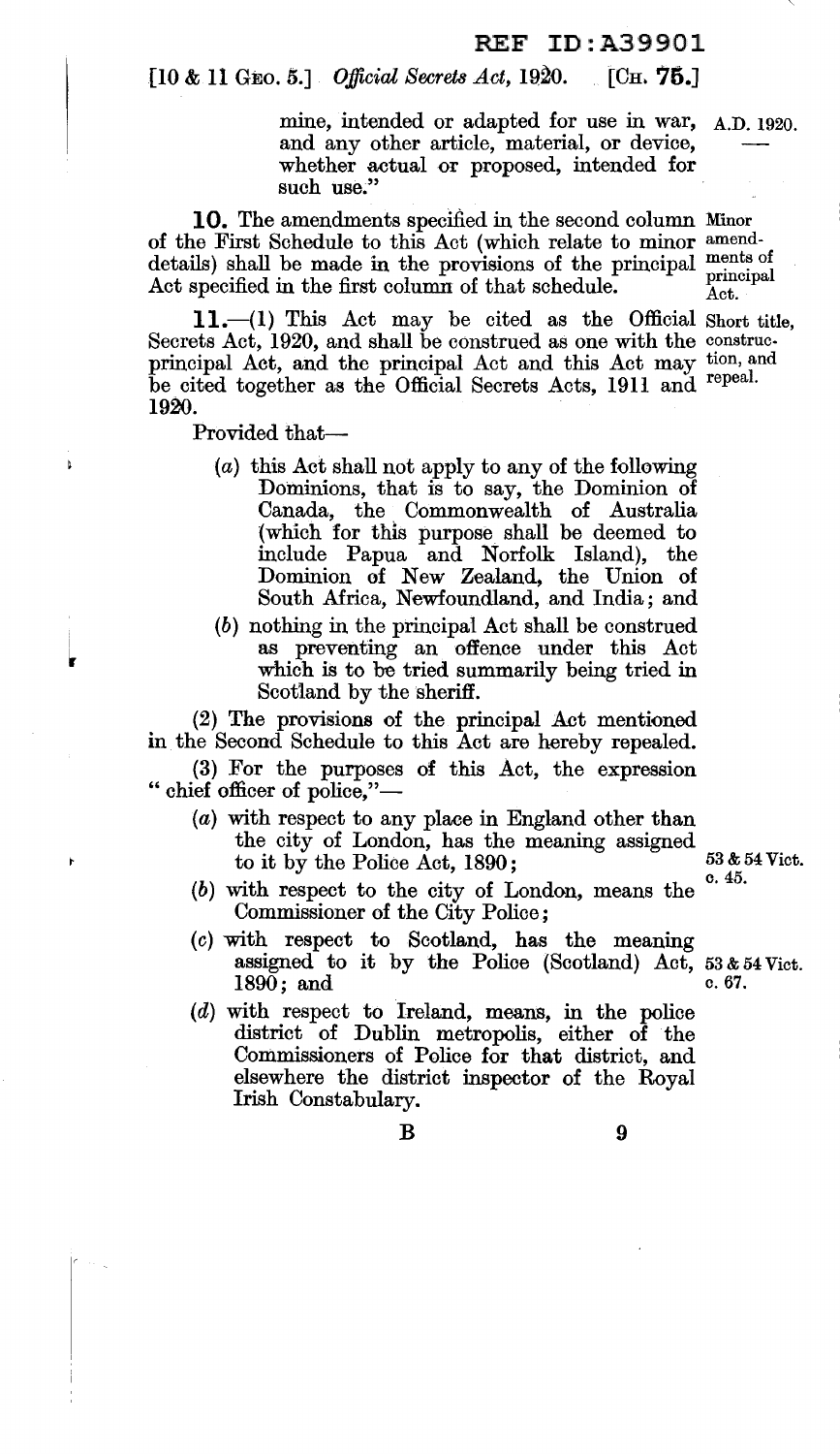[CH. **75.]**  *Official Secrets Act, 1920.* [10 & 11 GEO. 5.]

A.D. 1920.

### SCHEDULES.

Section 10.

### FIRST SCHEDULE.

### MINOR AMENDMENTS OF PRINCIPAL AcT.

### Enactment. Nature of Amendment.

- s. I (1) (a) After the word "approaches" there shall be inserted the words "inspects, passes over."
- s.  $1(1)(c)$  After the word "obtains" there shall be inserted the words " collects, records, or publishes," and after the words " any other person " there shall be inserted the words " any secret official code word, or pass word, or."
- s. I (2) - After the words " in such a place " there shall be inserted the words " or any secret official code word or pass word."
	- After the word "obtained," in both places where it occurs, there shall be inserted the words "collected, recorded, published."

~ I !

t.

- s. 2 **(1)**  - After the words " possession or control " there shall be inserted the words " any secret officia] code word, or pass word, or."
	- After the words " which he has obtained " there shall be inserted the words " or to which he has had access."
	- After the words " communicates the " there shall be inserted the words "code word, pass word."
	- After the words " his duty to retain it " there shall be inserted the words " or fails to comply with all directions issued by lawful authority with " regard to the return or disposal thereof."
	- After paragraph (b) there shall be inserted the following paragraph:-

**10** 

"or (c) Fails to take reasonable care of, or so conducts himself as to endanger the safety of the sketch, plan, model, article, note, document, secret official code or pass word or information.''

Enal Corps

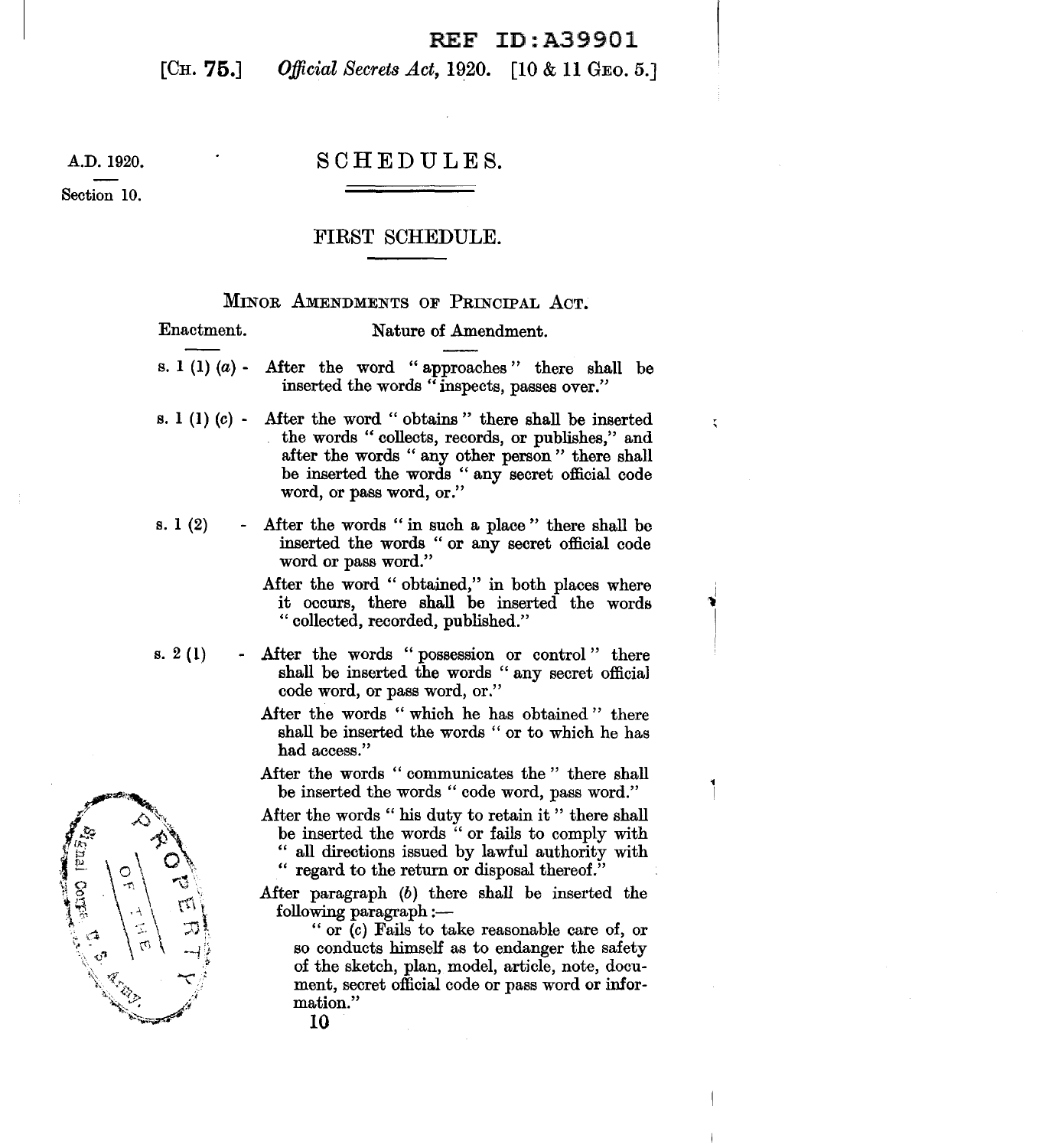[10 & 11 GEO. 5.] *Official Secrets Act,* 1920. [CH. 75.]

# Enactment. Nature of Amendment. A.D. 1920.

s. 2 (2)

s. 3

•

þ

s. 7

 $\lesssim \log^{2\alpha\sum_{i=1}^n\sum_{j=1}^n\sum_{j=1}^n\sum_{j=1}^n\sum_{j=1}^n\sum_{j=1}^n\sum_{j=1}^n\sum_{j=1}^n\sum_{j=1}^n\sum_{j=1}^n\sum_{j=1}^n\sum_{j=1}^n\sum_{j=1}^n\sum_{j=1}^n\sum_{j=1}^n\sum_{j=1}^n\sum_{j=1}^n\sum_{j=1}^n\sum_{j=1}^n\sum_{j=1}^n\sum_{j=1}^n\sum_{j=1}^n\sum_{j=1}^n\sum_{$ 

Before the word " sketch " where that word first occurs, there shall be inserted the words " secret " official code word, or pass word, or."

Before the word " sketch " in other places where it occurs, there shall be inserted the words "code word, pass word."

For paragraph  $(a)$  the following paragraph shall be substituted :-

> "Any work of defence, arsenal, naval or air force establishment or station, factory, dockyard: mine, minefield, camp, ship, or aircraft belonging to or occupied by or or behalf of His Majesty, or any telegraph, telephone, wireless or signal station, or office so belonging or occupied, and any place belonging to or occupied by or on behalf of His Majesty and used for the purpose of building, repairing, making, or storing any munitions of war, or any sketches, plans, models, or documents relating thereto, or for the purpose of getting any metals, oil, or minerals of use in time of war."

In paragraphs  $(b)$  and  $(d)$  for the words "ship, arms, or other materials or instruments of use " in time of war," in both places where they occur, there shall be substituted the words "munitions of war," and for the word "plans," in both places where it occurs, there shall be substituted the words " sketches, models, plans."

In paragraph (b) after the word " repaired " there shall be inserted the word "gotten."

In paragraph (c) after the words "any place belonging to '' there shall be inserted the words " or used for the purposes of."

In paragraphs  $(c)$  and  $(d)$  for the words " by a Secretary of State" in both places where those words occur, there shall be substituted the words "by order of a Secretary of State."

For the words " wilfully refuses" there shall be substituted the words " wilfully omits or refuses."

s. 12 - After the words " like or superior rank " there shall be inserted the words '' and any person upon " whom the powers of a superintendent of '' police are for the purpose of this Act conferred " by a Secretary of State."

 $\overline{\phantom{a}}$ 

11